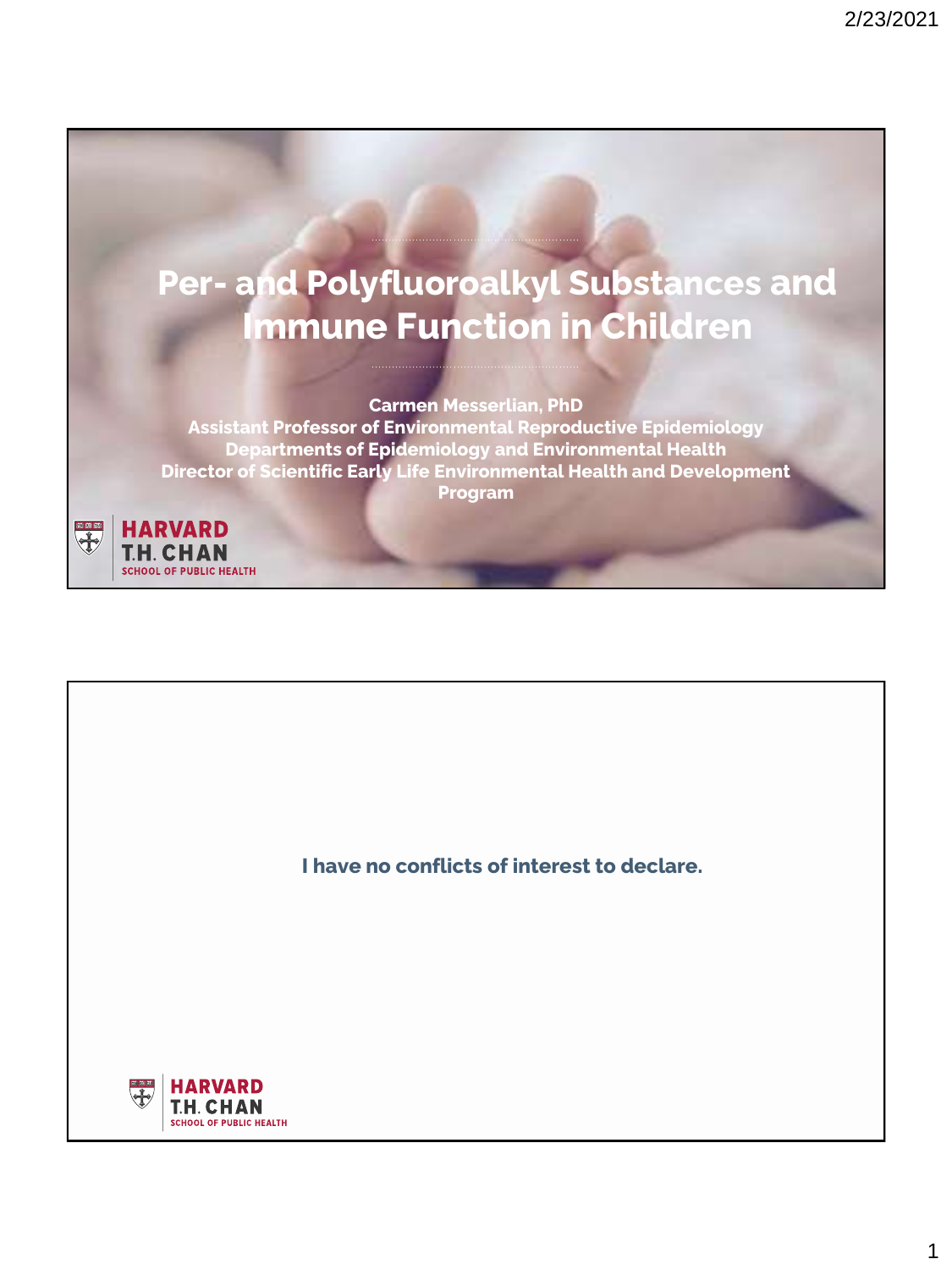| PLAN |                                                                 |
|------|-----------------------------------------------------------------|
|      | O1<br>03<br><b>BACKGROUND</b><br>PFAS AND COMMON COLD in NHANES |
|      | 02<br>04<br>PFAS AND IMMUNE FUNCTION<br><b>CONCLUSIONS</b>      |
|      |                                                                 |
|      | HARVARD<br>T.H. CHAN<br><b>SCHOOL OF PUBLIC HEALTH</b>          |

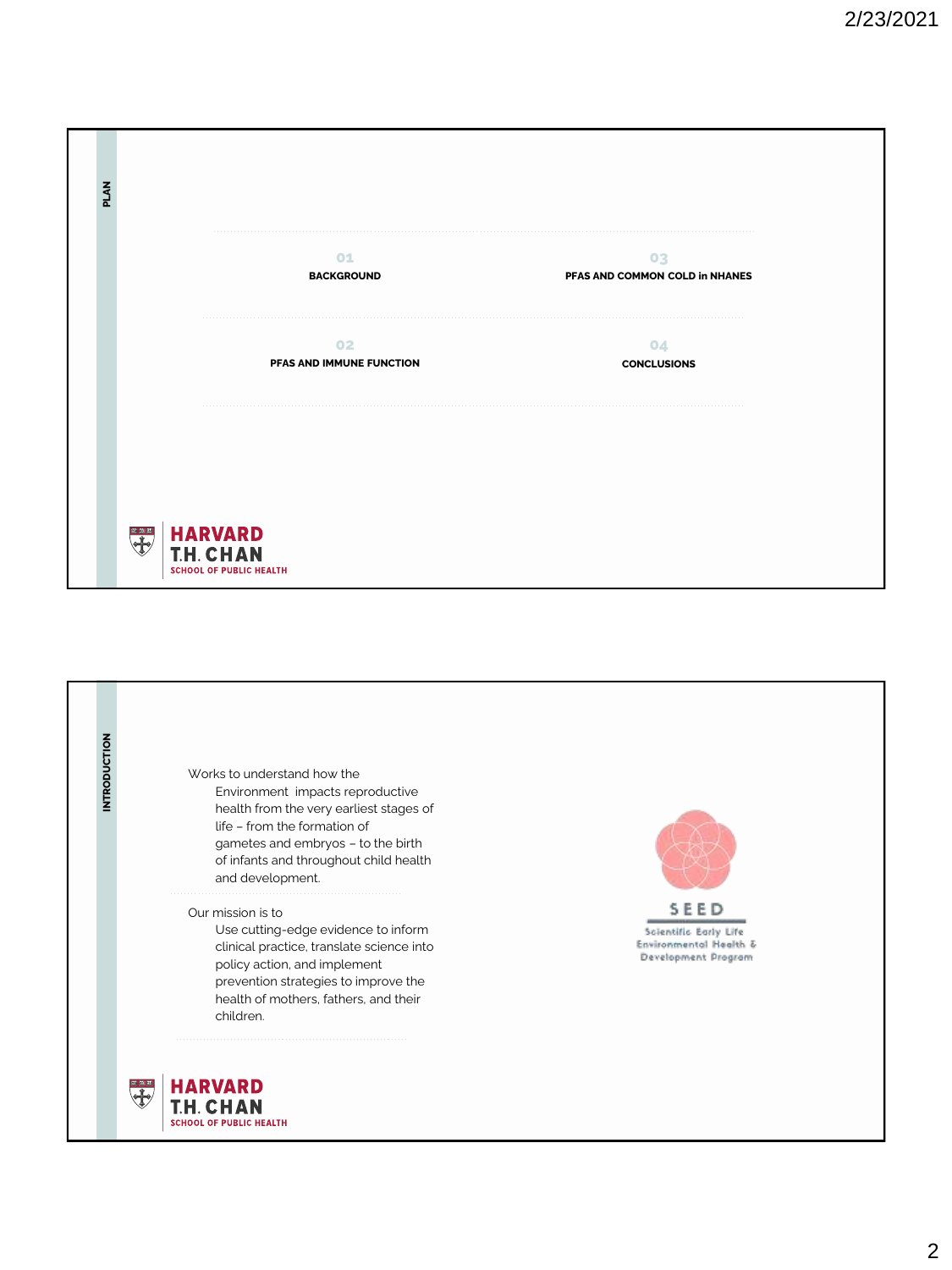

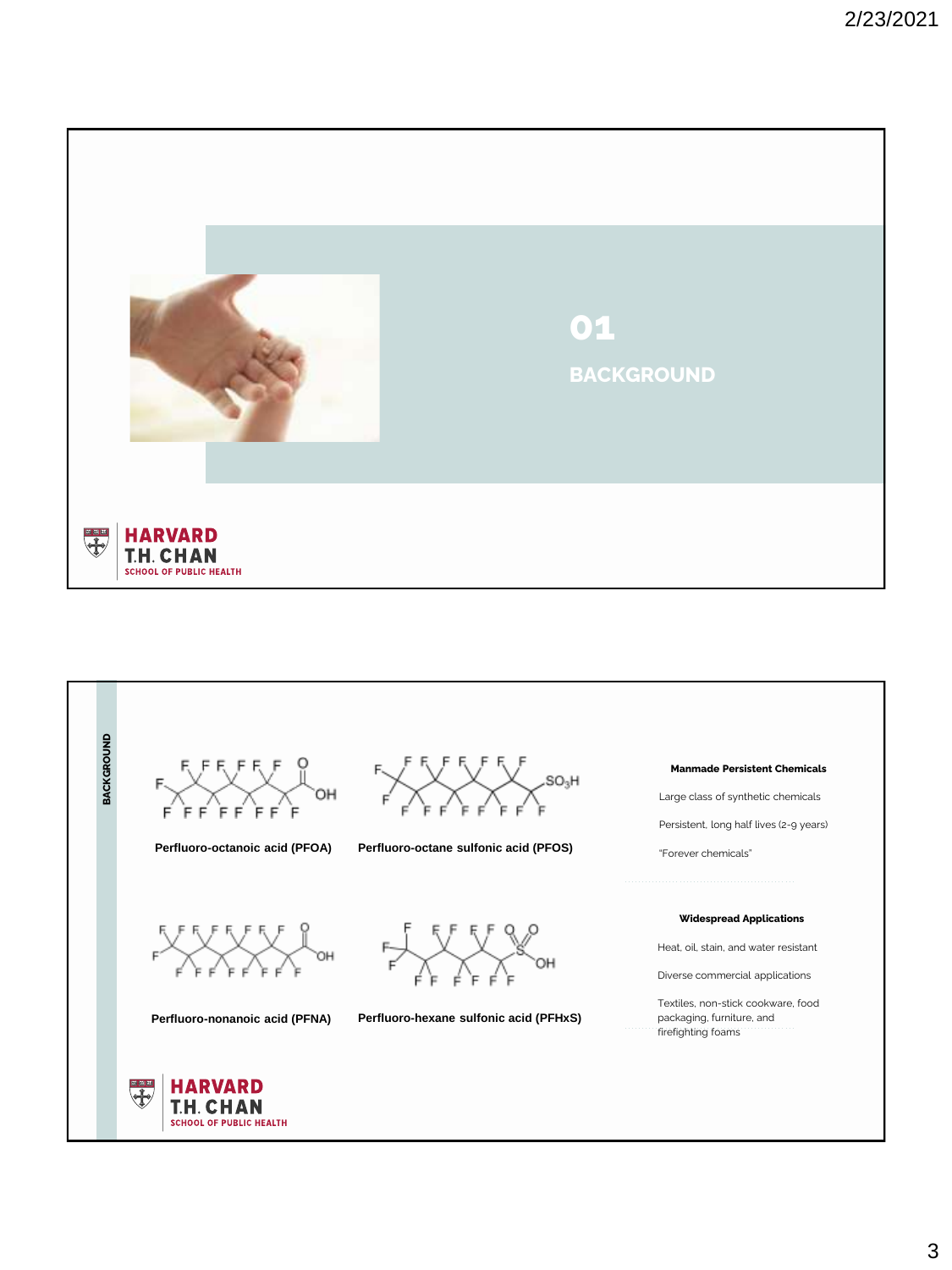

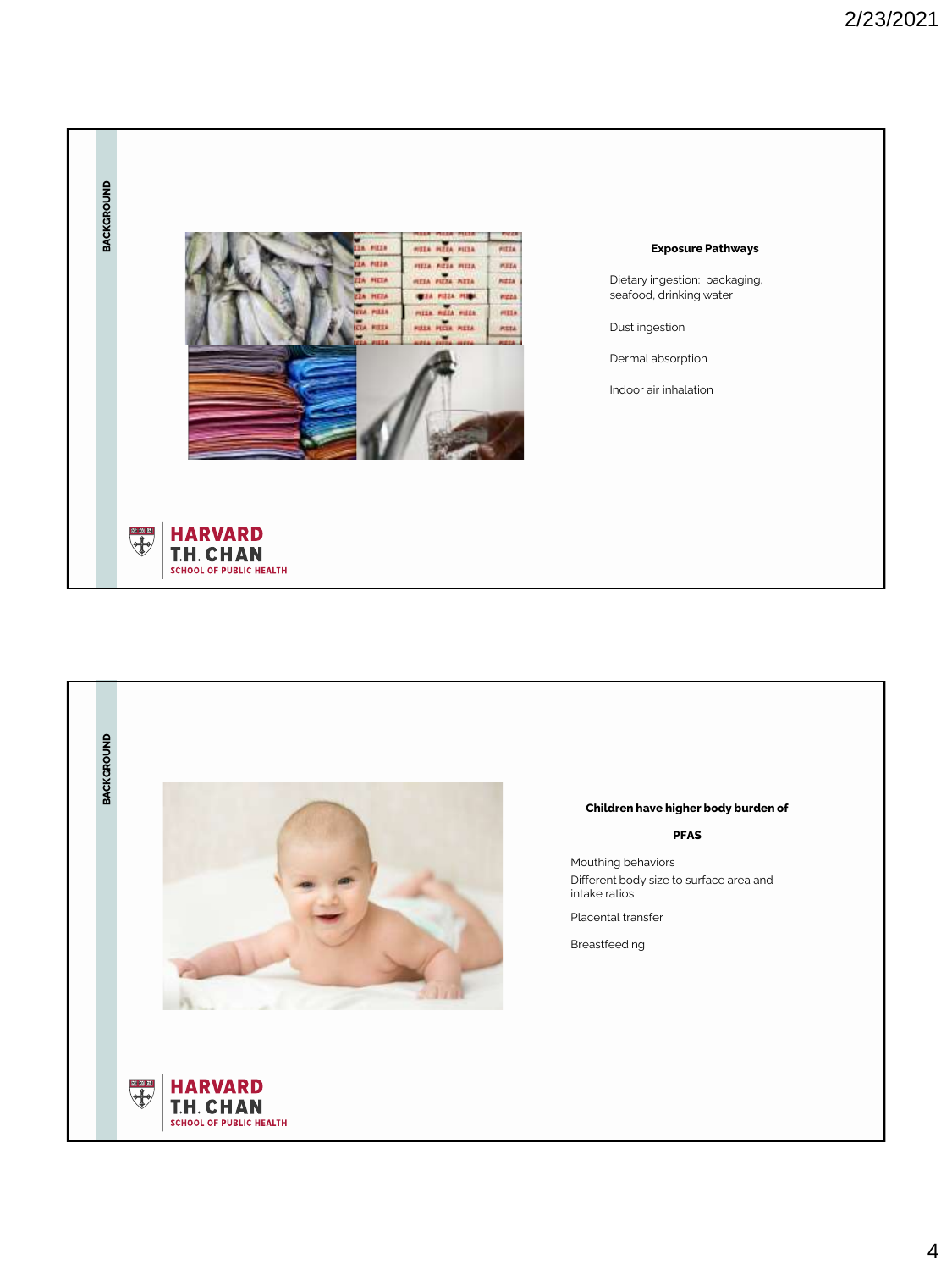

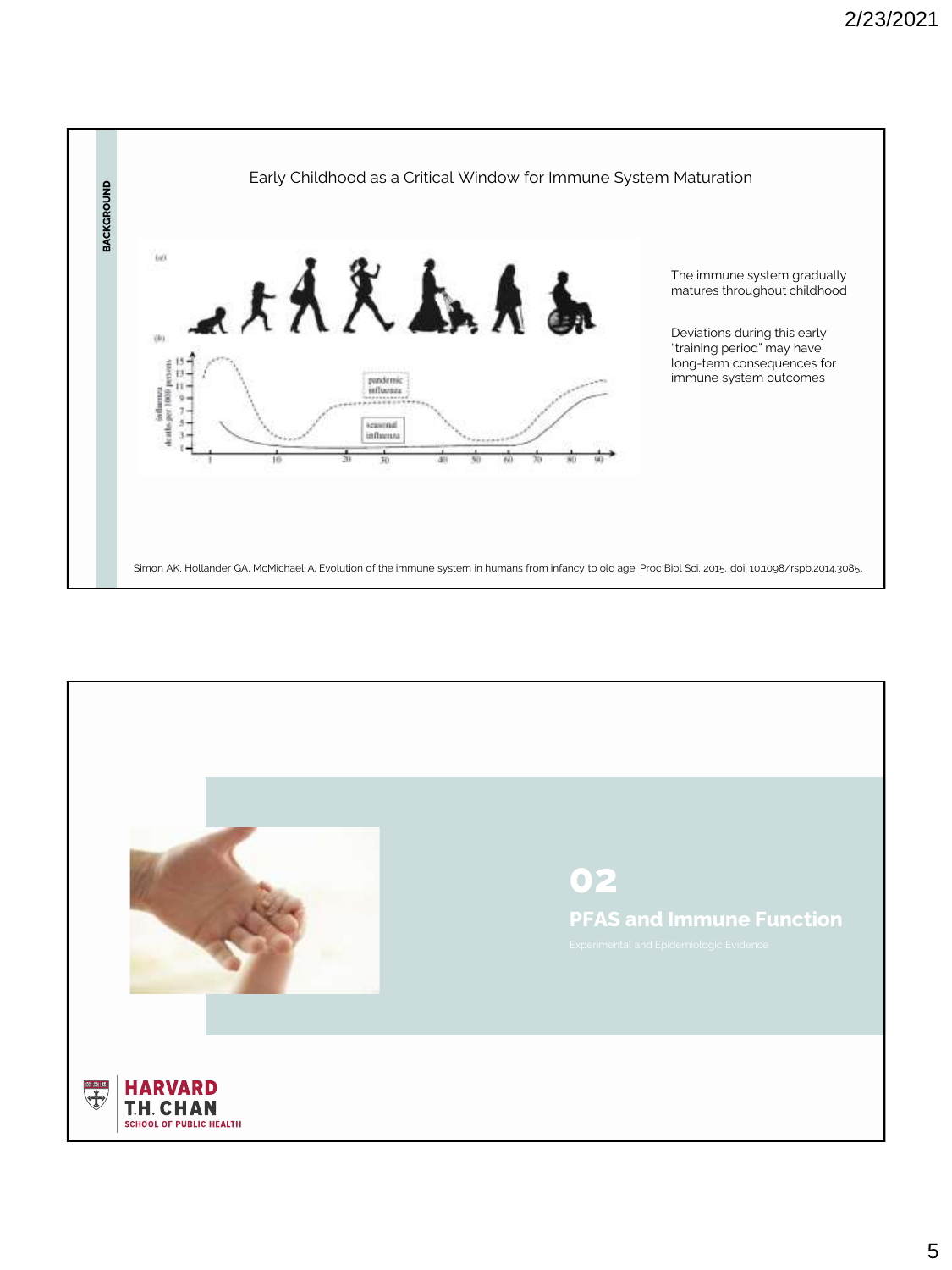

## **Experimental Studies in Rodents**

Most studies focused on PFOS and PFOA. Some studies for PFNA and PFDA Very limited evidence for other congeners

## *Immunotoxic effects*

- Decreased spleen and thymus weights
- Reduction in circulating immune cells
- Reduction in antibody levels
- Altered cytokine production

## *Mode of action*

- Not elucidated,
- May involve NF-kb
- Upregulation of apoptotic genes in thymus and spleen
- Possible involvment of peroxisome proliferator-activated receptors (PPARs)

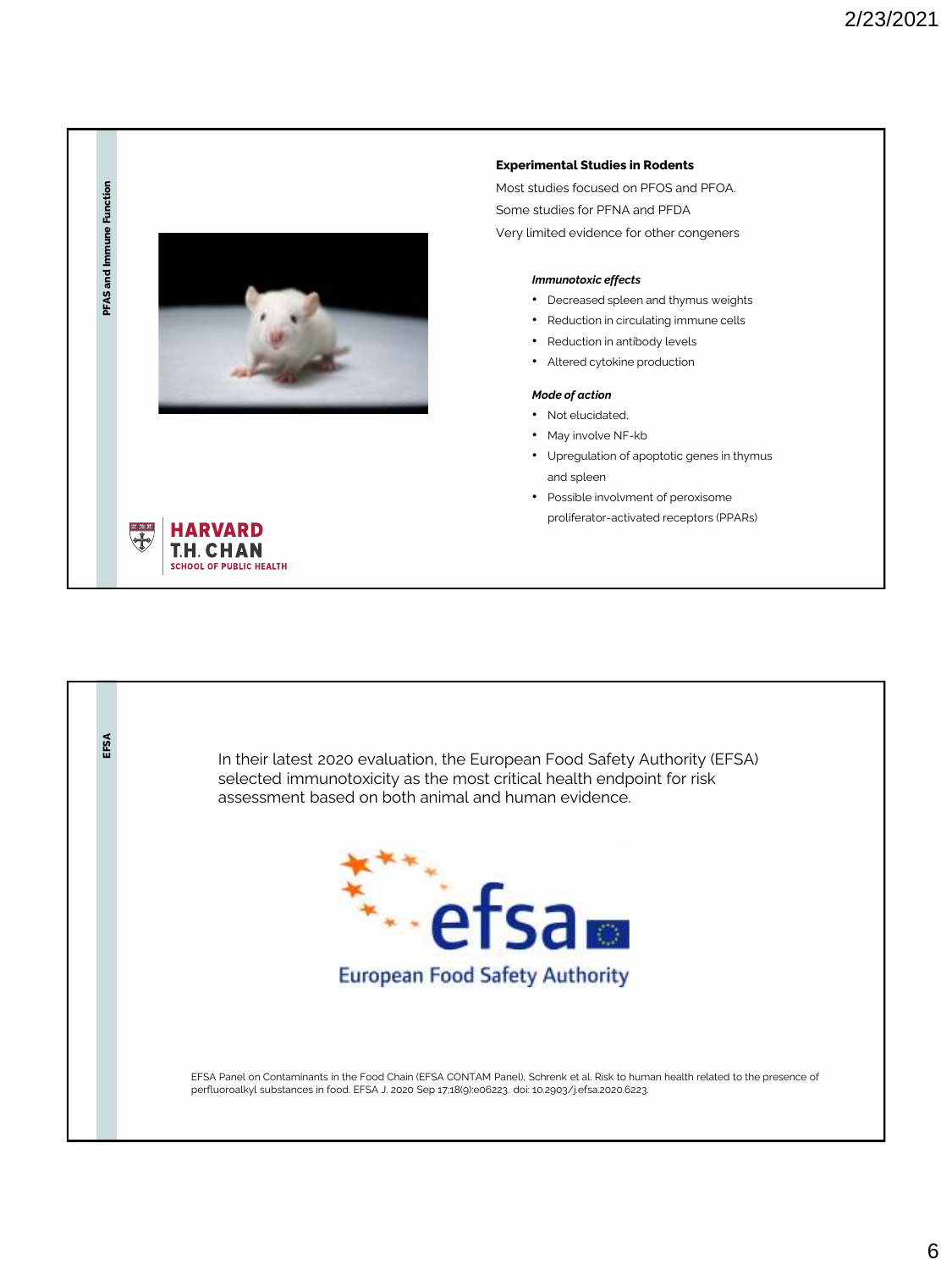|              | Studies on immunological effects of PFASs in rodents<br>Table 20: |              |                        |                  |                    |              |                                 |         |                |                                                                                                                                                                                                                                                                                                                                                                                                                                                                            |                     |                                    |                                    |                                                                                                                                                                                                                                                                                                                                                                                                                                                                            |                            |
|--------------|-------------------------------------------------------------------|--------------|------------------------|------------------|--------------------|--------------|---------------------------------|---------|----------------|----------------------------------------------------------------------------------------------------------------------------------------------------------------------------------------------------------------------------------------------------------------------------------------------------------------------------------------------------------------------------------------------------------------------------------------------------------------------------|---------------------|------------------------------------|------------------------------------|----------------------------------------------------------------------------------------------------------------------------------------------------------------------------------------------------------------------------------------------------------------------------------------------------------------------------------------------------------------------------------------------------------------------------------------------------------------------------|----------------------------|
|              | Species Strain                                                    |              | <b>Sex</b>             | Route            | Duration<br>(dmms) | <b>PFAS</b>  | <b>NOAEL</b><br>(mg/kg per day) | LOAEL   | <b>NOAEC</b>   | LOAEC<br>(nq/mL)                                                                                                                                                                                                                                                                                                                                                                                                                                                           | Immune<br>treatment | <b>Days</b><br>before<br>sacrifice | Immune<br>endpoint Effect<br>$(*)$ |                                                                                                                                                                                                                                                                                                                                                                                                                                                                            | Reference                  |
| Mouse        |                                                                   | BEC3F1       | Mole                   | Gavage           | 28                 | <b>PFOS</b>  | 0.000166                        | 0.00166 | 18             | 97                                                                                                                                                                                                                                                                                                                                                                                                                                                                         | SRBC                | 5 days                             | PPCs                               | ÷                                                                                                                                                                                                                                                                                                                                                                                                                                                                          | Peden-Adams                |
| Mouse        | <b>BRC3F1</b>                                                     |              | Fernale                | Gavage           | 28                 | <b>PFOS</b>  | 0.00331                         | 0.0166  | 123            | 666                                                                                                                                                                                                                                                                                                                                                                                                                                                                        | SRBC                | 5 days                             | <b>IFCs</b>                        |                                                                                                                                                                                                                                                                                                                                                                                                                                                                            | et al. (2008)              |
| Mouse        |                                                                   | B6C3F1       | Female                 | Gavage           | 21                 | <b>PFOS</b>  | 0.005                           | 0.025   | 189            | 670                                                                                                                                                                                                                                                                                                                                                                                                                                                                        | Influenza           | None                               | Survival                           | ÷                                                                                                                                                                                                                                                                                                                                                                                                                                                                          | Guruge et al.<br>(2009)    |
| Mousie       |                                                                   | B6C3F1       | Males                  | Diet.            | 28                 | PFOS         | 0.25                            | ÷       | 11,600         | $\frac{1}{2} \left( \frac{1}{2} \right) \left( \frac{1}{2} \right) \left( \frac{1}{2} \right) \left( \frac{1}{2} \right) \left( \frac{1}{2} \right) \left( \frac{1}{2} \right) \left( \frac{1}{2} \right) \left( \frac{1}{2} \right) \left( \frac{1}{2} \right) \left( \frac{1}{2} \right) \left( \frac{1}{2} \right) \left( \frac{1}{2} \right) \left( \frac{1}{2} \right) \left( \frac{1}{2} \right) \left( \frac{1}{2} \right) \left( \frac{1}{2} \right) \left( \frac$ | SHBC                | 5 days                             | Serum<br>loM, PFCs                 | $\frac{1}{2} \left( \frac{1}{2} \right) \left( \frac{1}{2} \right) \left( \frac{1}{2} \right) \left( \frac{1}{2} \right) \left( \frac{1}{2} \right) \left( \frac{1}{2} \right) \left( \frac{1}{2} \right) \left( \frac{1}{2} \right) \left( \frac{1}{2} \right) \left( \frac{1}{2} \right) \left( \frac{1}{2} \right) \left( \frac{1}{2} \right) \left( \frac{1}{2} \right) \left( \frac{1}{2} \right) \left( \frac{1}{2} \right) \left( \frac{1}{2} \right) \left( \frac$ | Qual et al.<br>(2010)      |
| Mouse        | <b>INSC3F1</b>                                                    |              | Maler                  | win              | $GD 1-17$          | <b>PFOS</b>  |                                 | s       | NR             | NR                                                                                                                                                                                                                                                                                                                                                                                                                                                                         | SRBC                | 4 days                             | PFCs                               | ä                                                                                                                                                                                                                                                                                                                                                                                                                                                                          | Kell et al.                |
| Mouse        | <b>INGC3F1</b>                                                    |              | Ferrasie               | darms.<br>gavage |                    | <b>PFOS</b>  | ×                               | $\sim$  | NR             | $\sim$                                                                                                                                                                                                                                                                                                                                                                                                                                                                     | SRBC                | 4 days                             | PFCs                               | $\sim$                                                                                                                                                                                                                                                                                                                                                                                                                                                                     | (2008)                     |
| Mosseu       |                                                                   | C57BL/6 Male |                        | Gevage           | tia                | PFOS         | 0.00033                         | 0.0833  | 674            | 7,132                                                                                                                                                                                                                                                                                                                                                                                                                                                                      | SRBC                | 4 days                             | <b>PFCs</b>                        | è                                                                                                                                                                                                                                                                                                                                                                                                                                                                          | Dong et al.<br>(2009)      |
| Моцке        |                                                                   | CS7BL/6 Main |                        | Gavage           | 60                 | <b>INFOS</b> | 0.0167                          | 0.0833  | 2,360          | 10,750                                                                                                                                                                                                                                                                                                                                                                                                                                                                     | SRBC                | 7 days                             | Hpf: munici                        | ÷                                                                                                                                                                                                                                                                                                                                                                                                                                                                          | Dong et al.<br>(2011)      |
| Móxese       |                                                                   | C57BL/6 Male |                        | Gavage           | 68                 | <b>HFOS</b>  | 0.0833                          | 0.4167  | 8,210          | 24,530                                                                                                                                                                                                                                                                                                                                                                                                                                                                     | None                |                                    | TNF-a,<br>L6                       | ,                                                                                                                                                                                                                                                                                                                                                                                                                                                                          | Dong et al.<br>(2012)      |
| Mouse        |                                                                   | C57BL/6 Male |                        | Gavage           | 7                  | <b>PFOS</b>  |                                 | 5       | $\sim$         | 110,460                                                                                                                                                                                                                                                                                                                                                                                                                                                                    | <b>SRBC</b>         | 5 days                             | PFCs                               | ٠                                                                                                                                                                                                                                                                                                                                                                                                                                                                          | Zheng et al.<br>(2009)     |
| Mouse        |                                                                   | C57BL/6 Male |                        | Gavage           | 7                  | <b>PFOS</b>  | ÷                               | s       | $\sim$         | 97,250                                                                                                                                                                                                                                                                                                                                                                                                                                                                     | None                |                                    | Non-<br>specific<br>$-44$          | š                                                                                                                                                                                                                                                                                                                                                                                                                                                                          | Zheng et al.<br>(2011)     |
| Mouse        | <b>BALB/c</b>                                                     |              |                        | Female Gavage    | 21                 | <b>PFOS</b>  | $\sim$                          | 20      | $\sim$         | NR                                                                                                                                                                                                                                                                                                                                                                                                                                                                         | <b>Ovalbumin</b>    | 14 and 7                           | Serum TgH                          | ÷                                                                                                                                                                                                                                                                                                                                                                                                                                                                          | Vetvidia and               |
|              |                                                                   |              |                        |                  |                    | <b>PFOA</b>  |                                 | эb      | <b>Section</b> | TAR.                                                                                                                                                                                                                                                                                                                                                                                                                                                                       |                     | days (freq<br>Injections)          |                                    | ×                                                                                                                                                                                                                                                                                                                                                                                                                                                                          | Vertvickova.<br>20133      |
| Measure.     | $CD-1$                                                            | (ICR)BR      | Male                   | Gavage           | 29                 | APFO         | 1                               | m       | 32,000         | 225,000                                                                                                                                                                                                                                                                                                                                                                                                                                                                    | SRBC                | 5 days                             | Serum TgH                          | ×                                                                                                                                                                                                                                                                                                                                                                                                                                                                          | Loveless<br>et al. (2008). |
| <b>Mouse</b> |                                                                   |              | C57BL/6 Firmale Gavage |                  | 15                 | PFOA         | 1.88                            | 3.75    | NR             | 74,913                                                                                                                                                                                                                                                                                                                                                                                                                                                                     | SRBC <sup>*</sup>   | 5 days                             | Serum JoH                          | ٠                                                                                                                                                                                                                                                                                                                                                                                                                                                                          | DeWitt et al.<br>(2008).   |
| Mouse        |                                                                   |              | C57BL/6 Female         | Water            | 15                 | <b>PFOA</b>  | 7.5                             | 30      | NW             | tex                                                                                                                                                                                                                                                                                                                                                                                                                                                                        | SRBC                | 5 days                             | Serum JuM                          | ×                                                                                                                                                                                                                                                                                                                                                                                                                                                                          | DeWitt et al.<br>(2016)    |
| Rat          | 52)                                                               |              | Maler                  | <b>Dist</b>      | 28                 | PFOS         | $\sim$                          | 0.14    | 470            | 950                                                                                                                                                                                                                                                                                                                                                                                                                                                                        | Nicimes             |                                    | Seeum<br>oG1                       |                                                                                                                                                                                                                                                                                                                                                                                                                                                                            | Lefebvre<br>et al. (2008). |

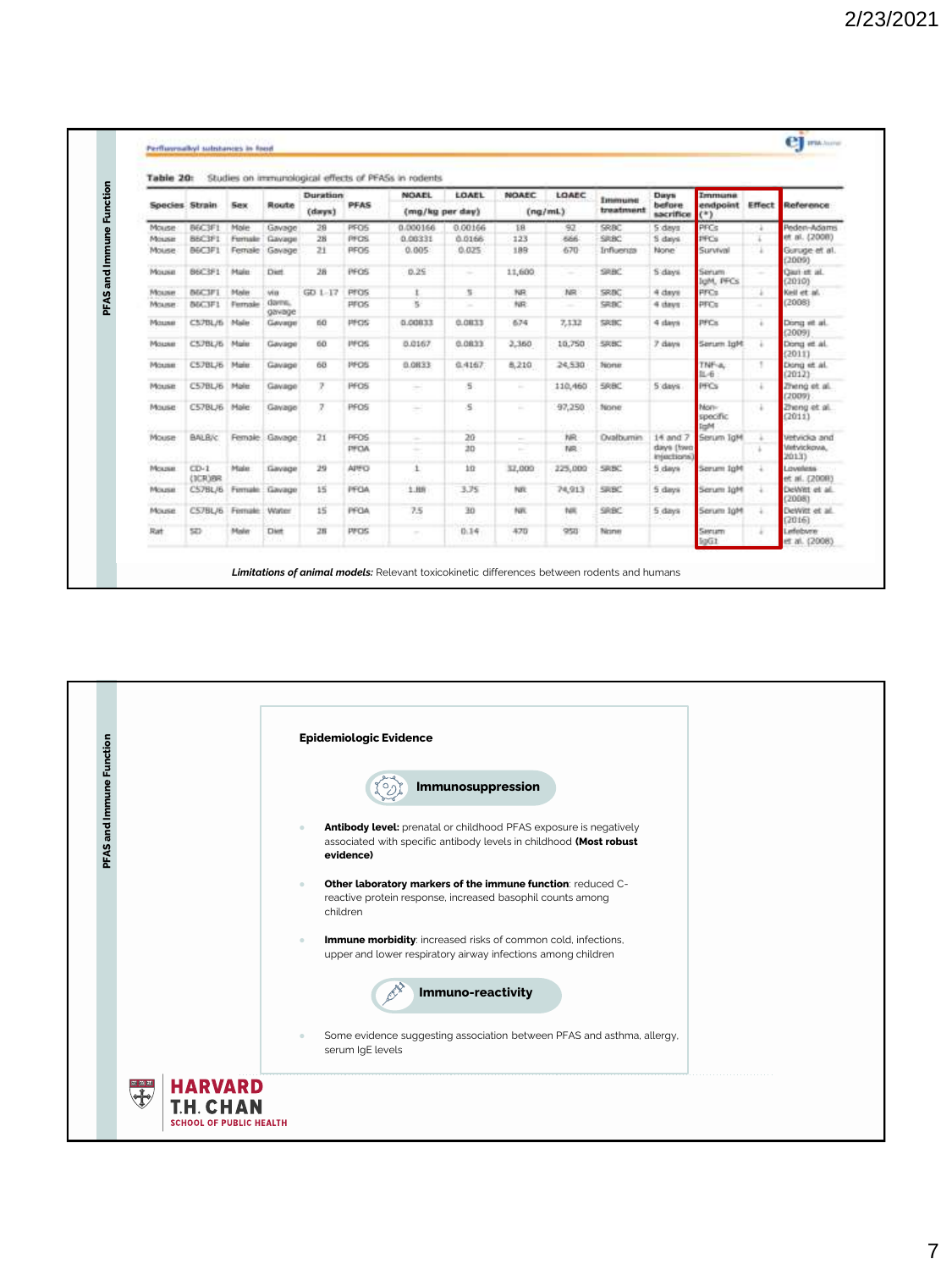

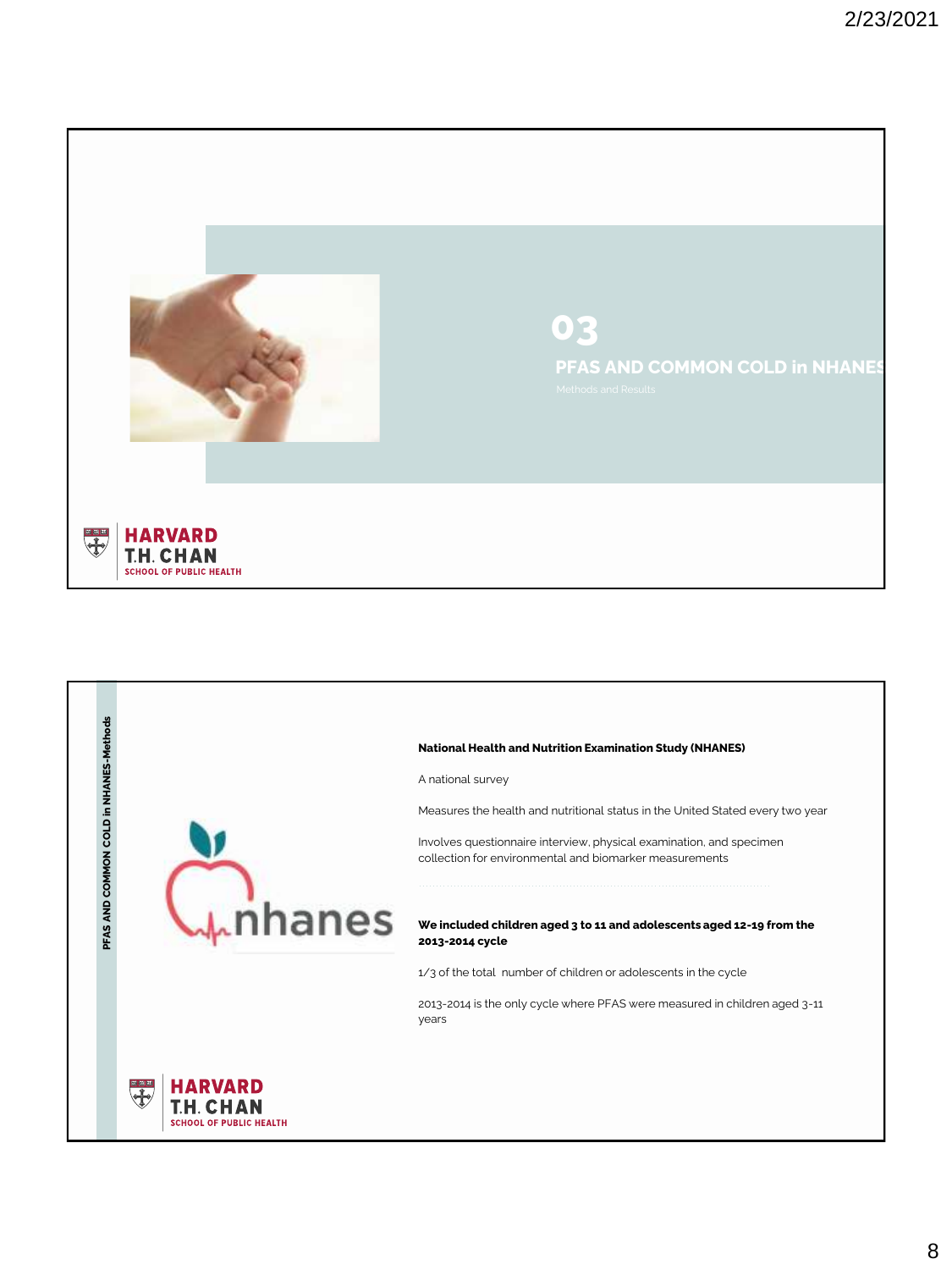

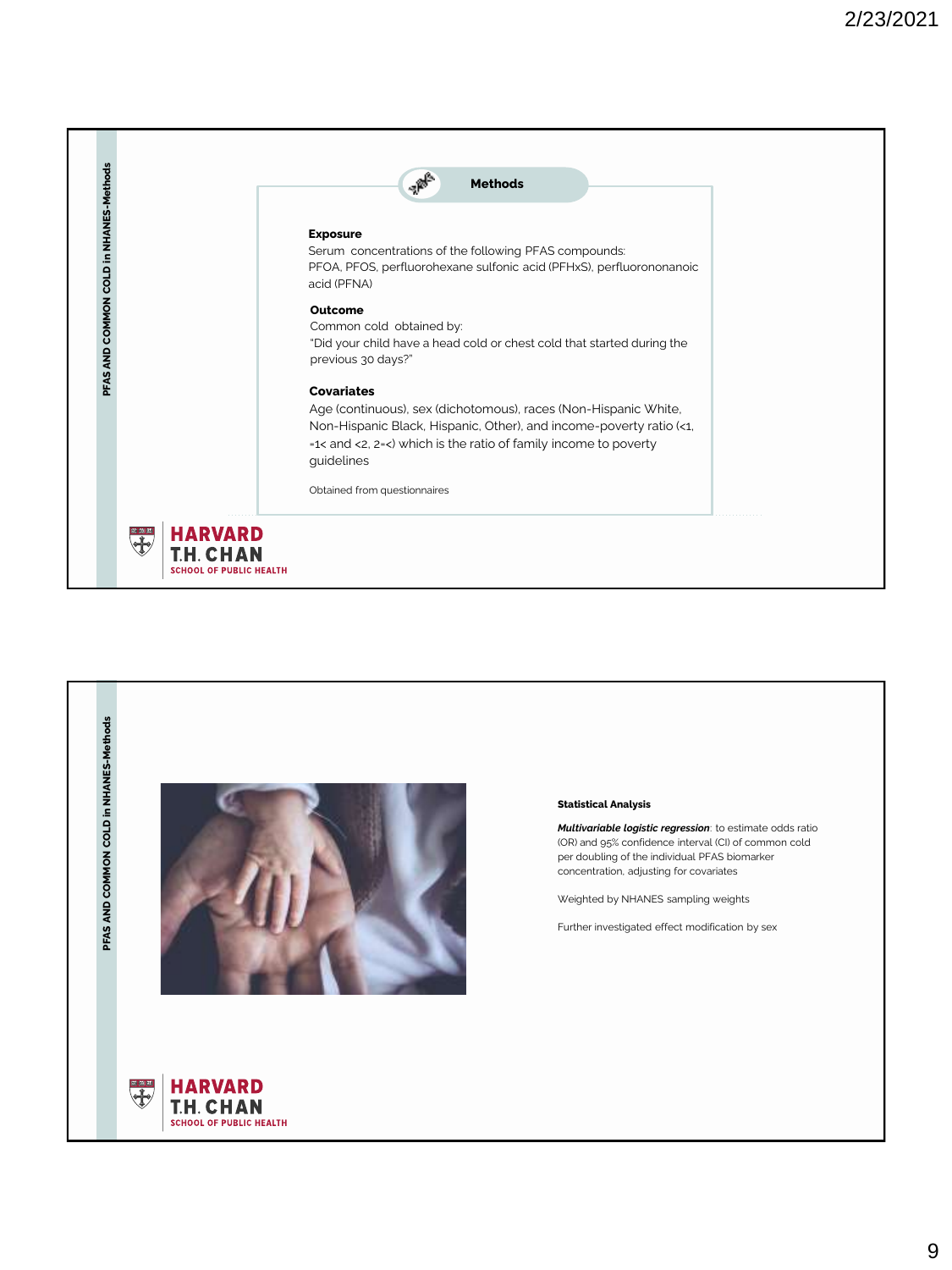

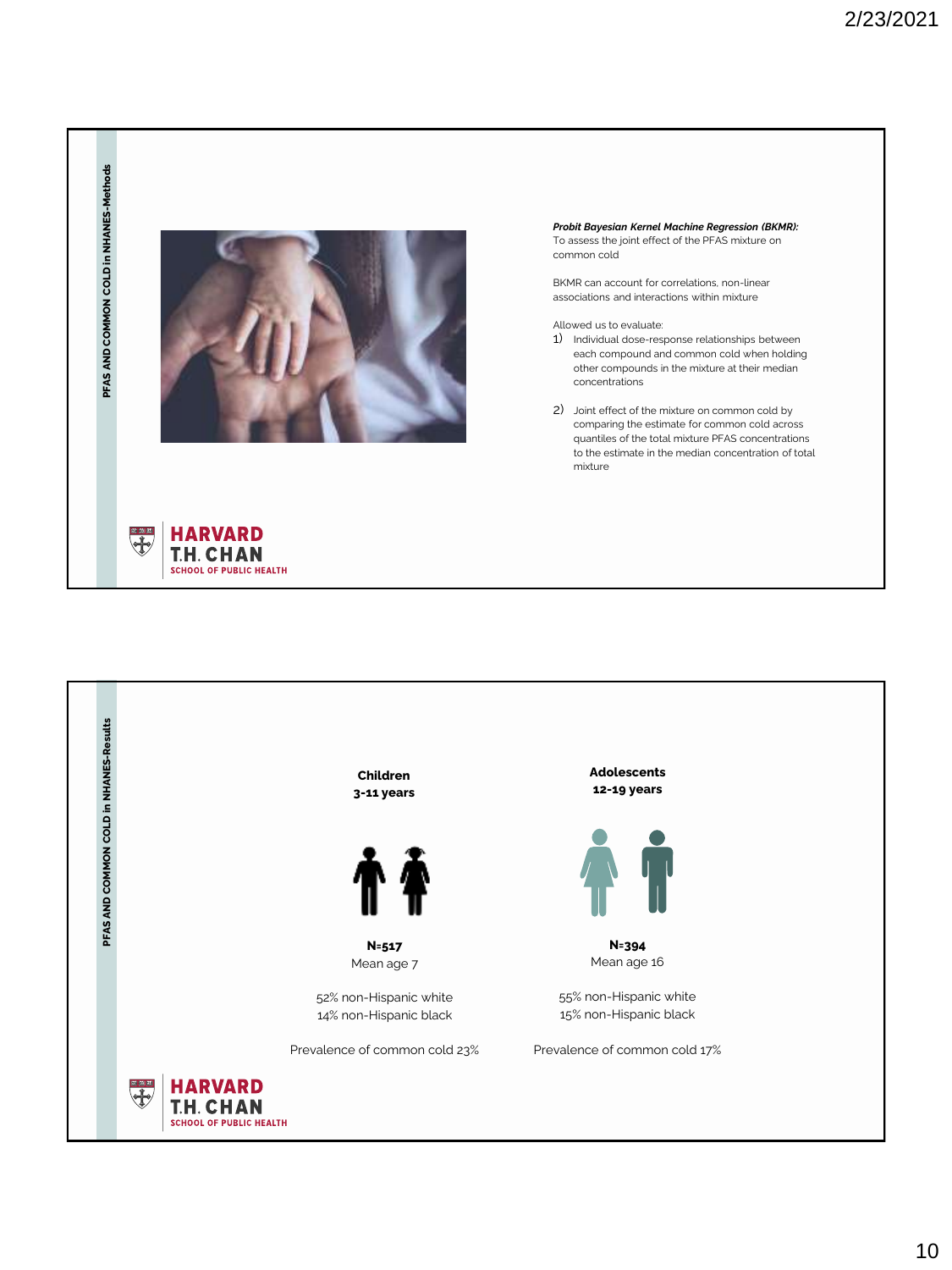|                                        |                   | <b>PFAS Biomarker Distribution</b> |            |                |            |  |  |
|----------------------------------------|-------------------|------------------------------------|------------|----------------|------------|--|--|
| PFAS AND COMMON COLD in NHANES-Results |                   | 3-11 years                         |            | 12-19 years    |            |  |  |
|                                        | <b>Biomarkers</b> | <b>Detection Rate</b>              | GM (ng/ml) | Detection Rate | GM (ng/ml) |  |  |
|                                        | <b>PFOA</b>       | 100%                               | 1.90       | 100%           | 1.70       |  |  |
|                                        | <b>PFOS</b>       | 100%                               | 3.87       | 100%           | 3.62       |  |  |
|                                        | <b>PFHxS</b>      | 99.81%                             | 0.85       | 100%           | 1.29       |  |  |
|                                        | <b>PFNA</b>       | 99.81%                             | 0.80       | 100%           | 0.61       |  |  |

|                         | <b>Multivariate Model</b>                                                   |                  |
|-------------------------|-----------------------------------------------------------------------------|------------------|
|                         | Adjusted Odds Ratio of Common Cold per Doubling of Biomarker Concentrations |                  |
| <b>Biomarkers</b>       | 3-11 years                                                                  | 12-19 years      |
| <b>PFOA</b>             | 1.32(0.83, 2.10)                                                            | 1.18(0.71, 1.97) |
| <b>PFOS</b>             | 1.06(0.76, 1.48)                                                            | 1.16(0.76, 1.78) |
| <b>PFH<sub>x</sub>S</b> | 1.31(1.06, 1.62)                                                            | 1.23(0.96, 1.59) |
| <b>PFNA</b>             | 1.36 (1.03, 1.80)                                                           | 0.68(0.46, 1.00) |

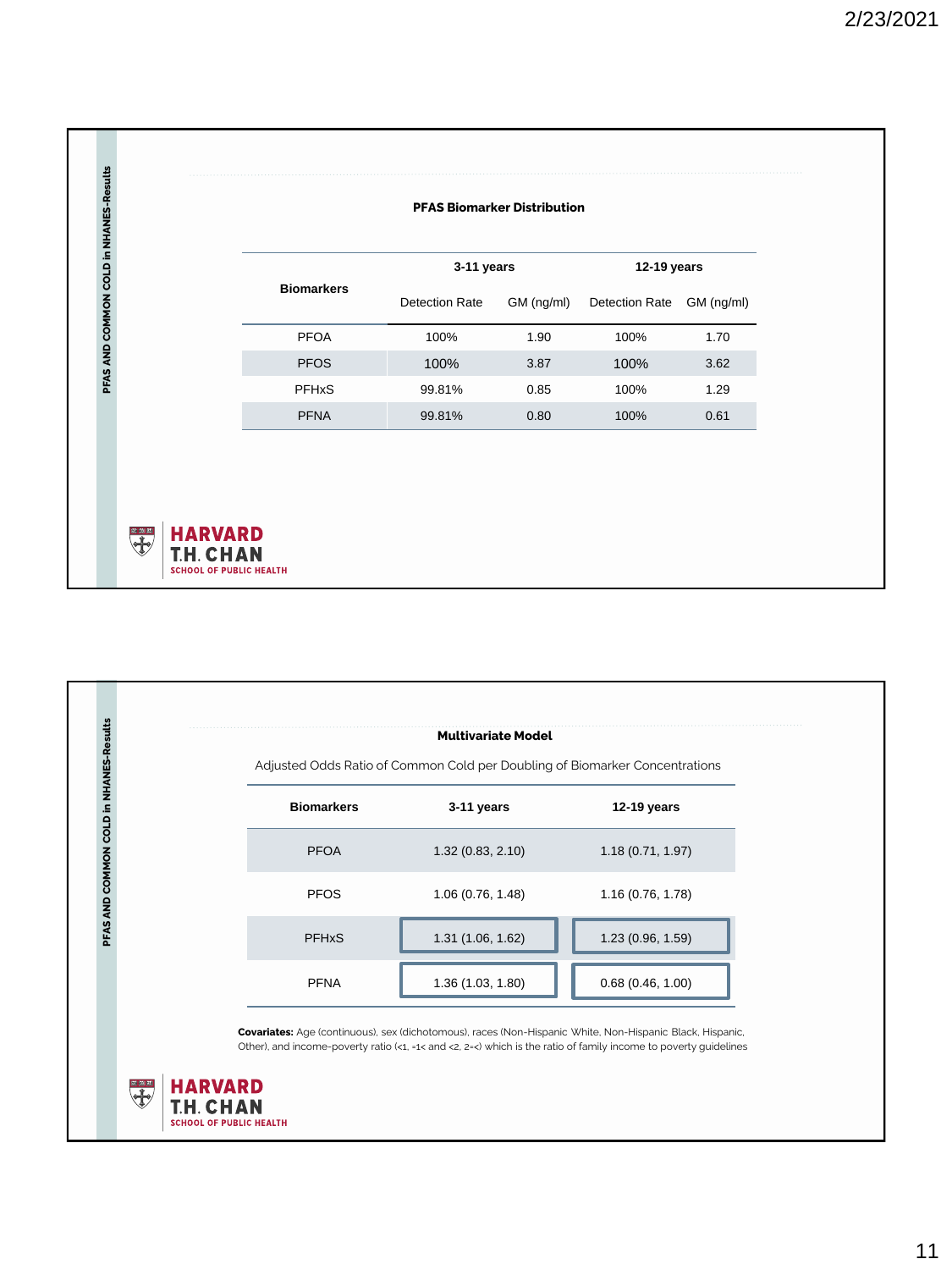|              |                   | Adjusted Odds Ratio of Common Cold per Doubling of Biomarker Concentrations |                 |                              |                   |                            |
|--------------|-------------------|-----------------------------------------------------------------------------|-----------------|------------------------------|-------------------|----------------------------|
|              |                   |                                                                             |                 |                              |                   |                            |
|              |                   |                                                                             |                 |                              |                   |                            |
|              | Male              | Female                                                                      | Heterogeneity p | Male                         | Female            | Test of<br>Heterogeneity p |
| <b>PFOA</b>  | 1.28 (0.71, 2.29) | 1.43(0.63, 3.25)                                                            | 0.84            | 0.69(0.32, 1.50)             | 1.55(0.77, 3.10)  | 0.19                       |
| <b>PFOS</b>  | 1.03(0.67, 1.58)  | 1.14(0.65, 1.99)                                                            | 0.65            | 0.76(0.30, 1.90)             | 1.42 (0.89, 2.24) | 0.54                       |
| <b>PFHxS</b> | 1.61 (1.20, 2.18) | 0.96(0.67, 1.37)                                                            | 0.09            | 1.14(0.79, 1.63)             | 1.37 (0.94, 2.02) | 0.54                       |
| <b>PFNA</b>  | 1.41 (0.99, 2.01) | 1.27(0.80, 2.01)                                                            | 0.75            | 0.33(0.15, 0.72)             | 0.96(0.59, 1.56)  | 0.03                       |
|              | <b>Biomarkers</b> |                                                                             | 3-11 years      | Stratified by Sex<br>Test of |                   | 12-19 years                |

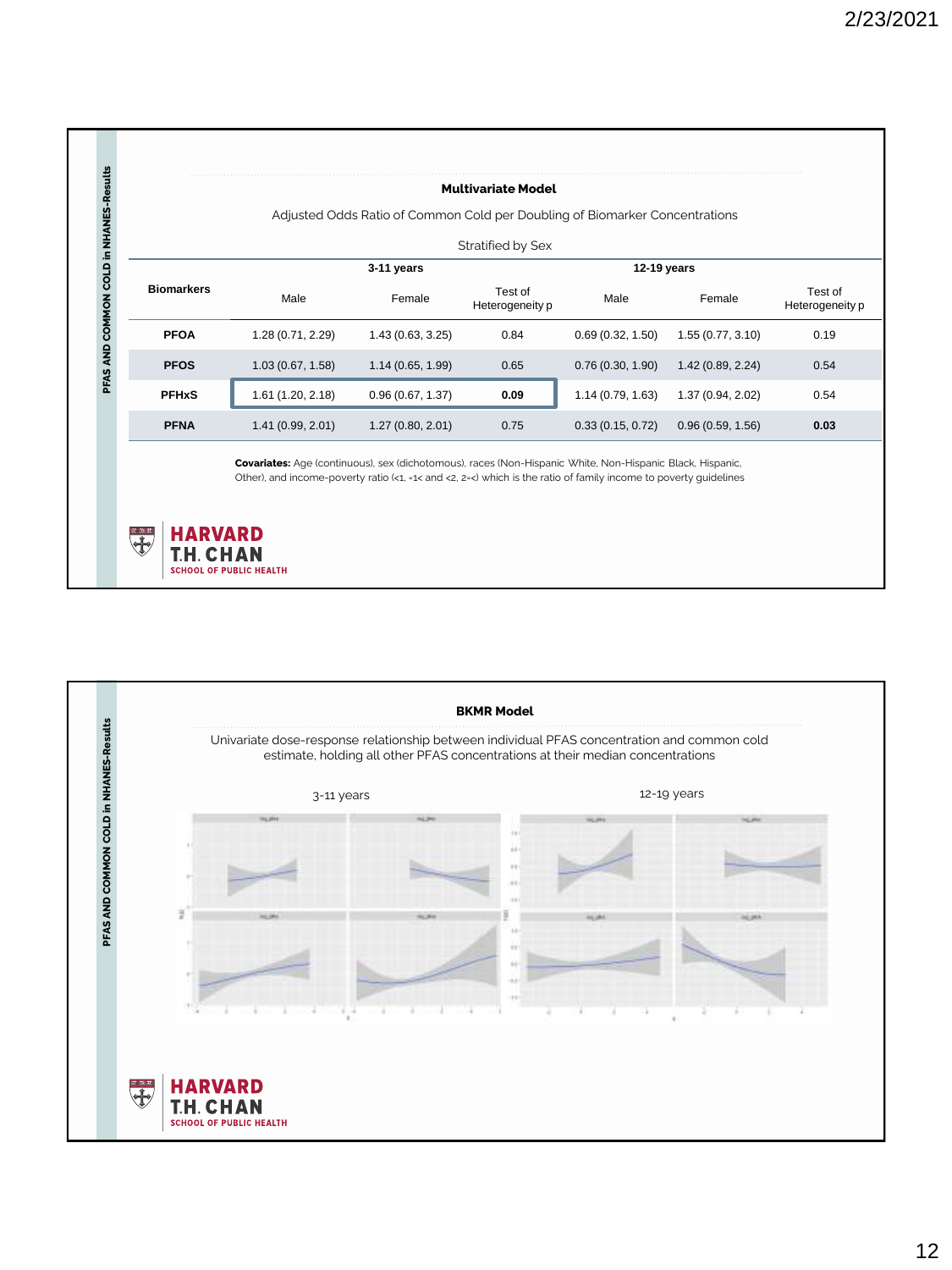

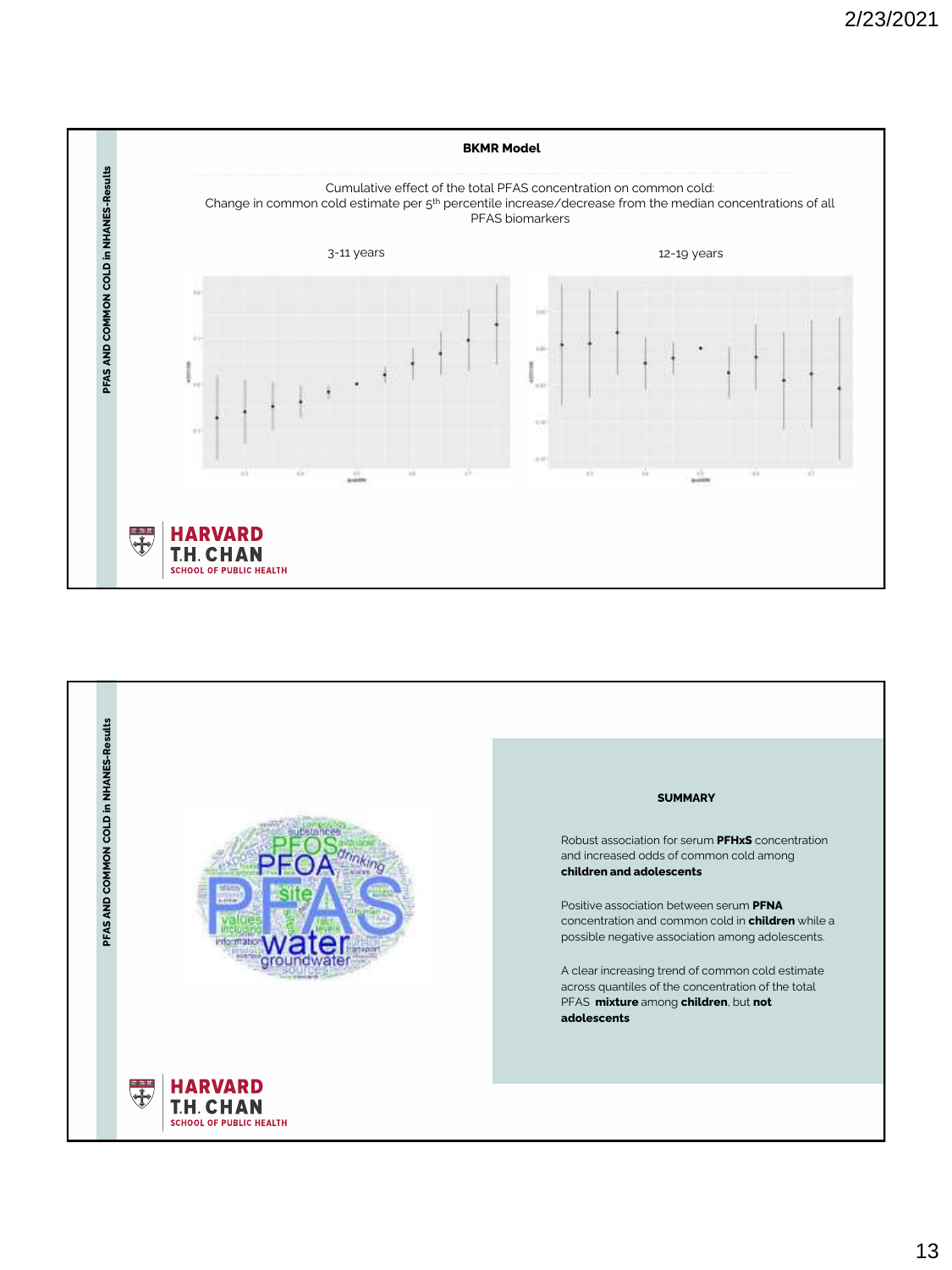

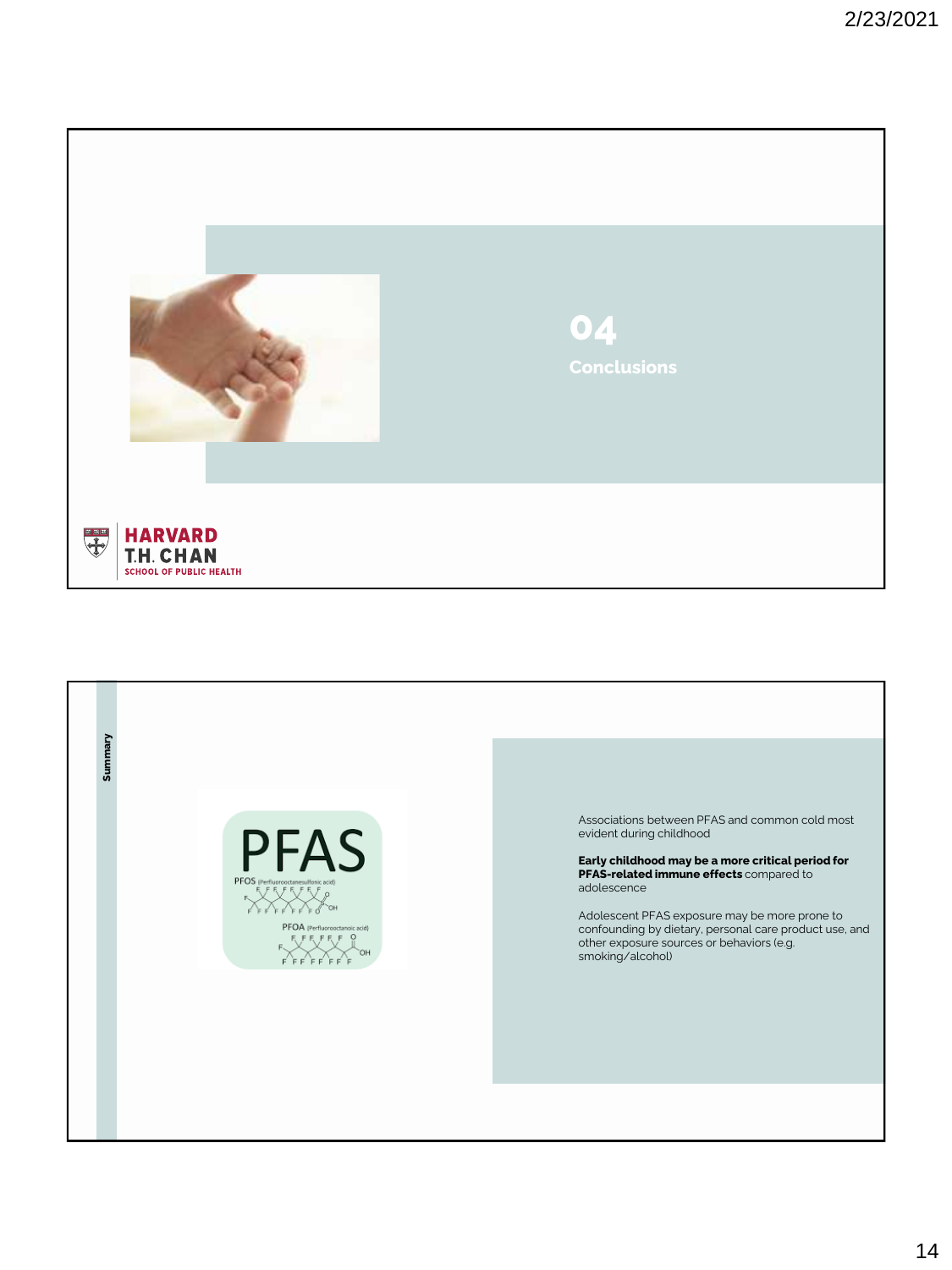

**PFAS Lessons: Safety must be demonstrated before commercialization**

Grandjean P. Delayed discovery, dissemination, and decisions on intervention in environmental health: a case study on immunotoxicity of perfluorinated alkylate substances. Environ Health. 2018. doi: 10.1186/s12940-018-0405-y.

Mixtures, rather than isolated PFAS, may lead to immunosuppressive effects and increased susceptibility to common cold infections

The PFAS mixture effect was clearly evident in childhood, which represents one of the most critical windows of exposure for immune function

Although there is limited immunotoxilogical data for PFNA and PFHx our results suggest that these perfluorinated compounds are not safe than PFOA and PFOS



Implications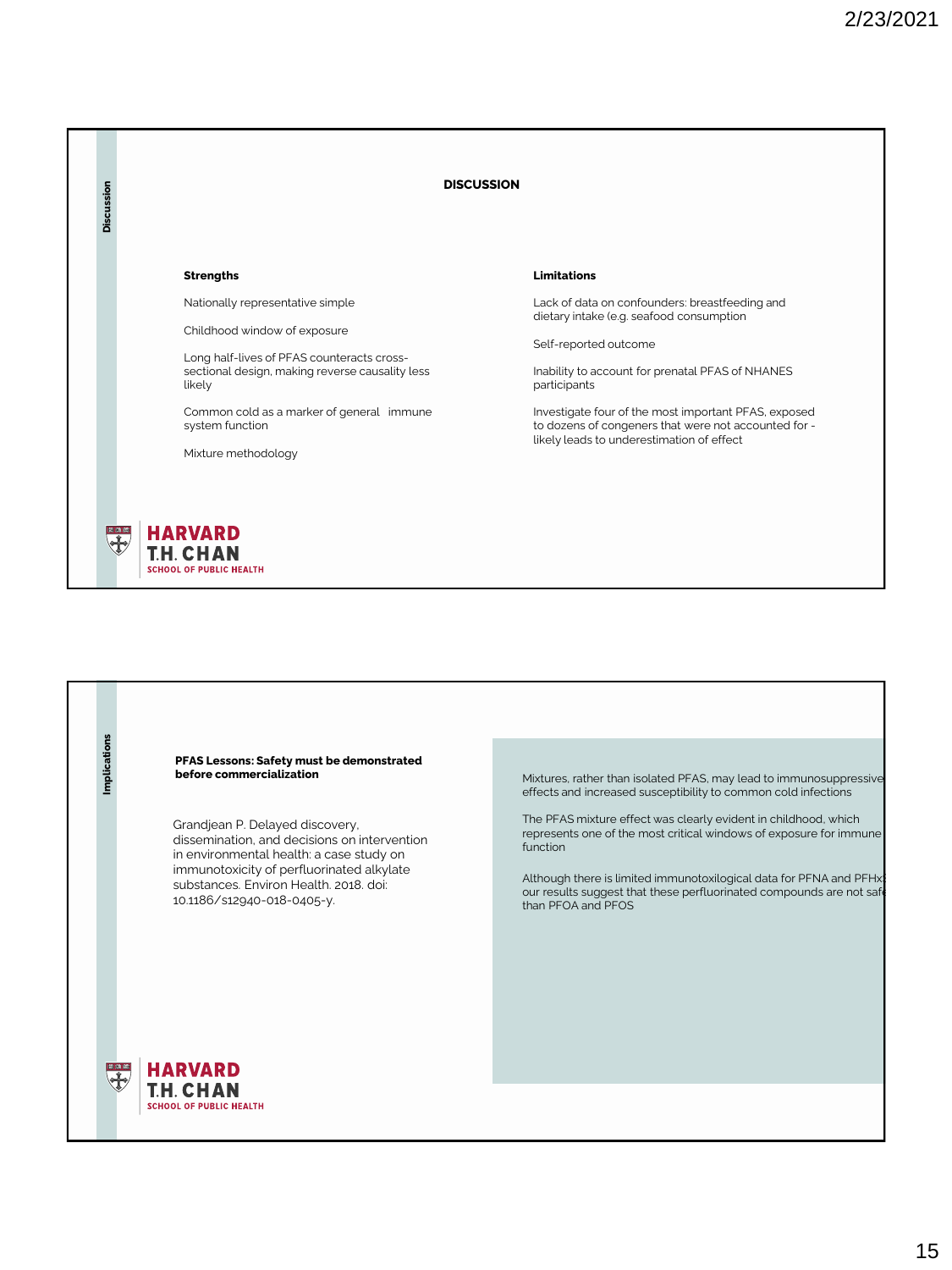